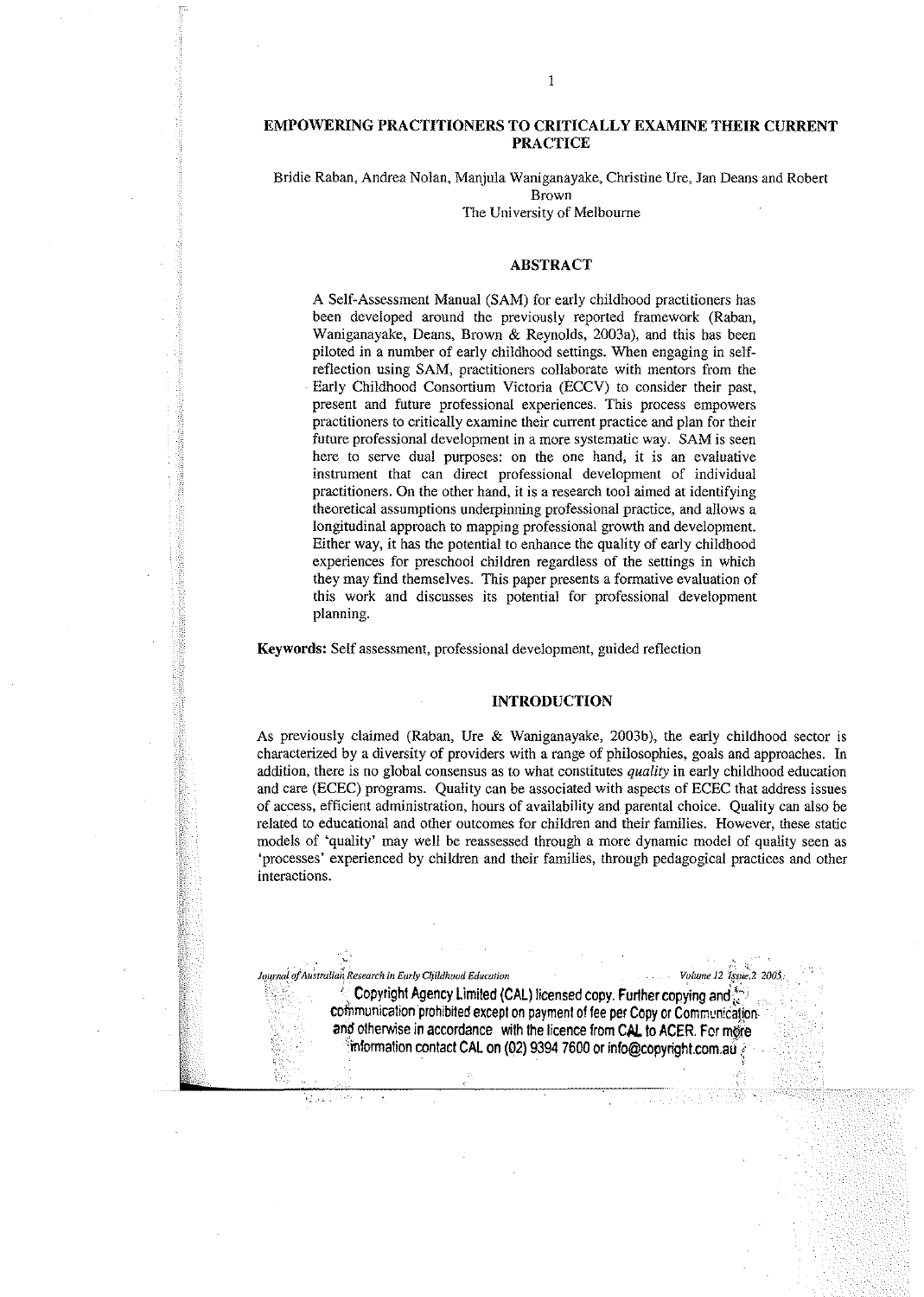The quality of the ECEC programs, however defined, is important for all children's development (Phillips, McCartney & Scarr, 1987; Zaslow, 1991; Frede, 1995; Helburn & Culkin, 1995). Epstein (1993) argues that poor quality programs will be detrimental to the development of any child at any age and represent missed opportunities. Because of this it becomes increasingly important to address the complexity involved in capturing quality and assessing quality, as well as supporting professionals in enhancing ECEC settings through systematic and well-grounded **procedures that take them through a process of professional development** geared **to meet their** self-identified needs.

Research on quality in early childhood (Frede, 1995) has consistently shown that staff are the cornerstone of excellence, and that staff training makes a difference to services provided to children and families. There is also a growing awareness of the importance of adopting a planned approach to career development and that this begins with self-assessment, and can be enhanced through guided reflection with a mentor. Systematic research that explores these issues of professional development are however hard to find in the field of early childhood education. But, nevertheless, the relationship between 'quality provision' and professional development is **clear.**

## **QUALITY PROVISION ANDPROFESSIONAL DEVELOPMENT**

Kagan and Neuman (1996) summarise national studies relating to staff training and child care quality. While they found that more training yielded higher quality, they were unable to identify **themosteffectivedimensions of training to improve teacher behaviour or childoutcomes. Pasha** and Wesley (1998) also point out that the Cost Quality and Child Outcomes Study Team's 1995 report indicated that one of the most important discriminators between mediocre and good care was staff development and education. Epstein (1993) in a national USA study, Training for **Quality, examined the relationship between initial qualifications, in-service training, program** quality and children's development. The findings from this study indicated that in-service training over and above education and experience, was significantly related to program quality which, in turn, was related to young children's development. In a later analysis of these data, Epstein (1999) found, in addition, where teachers were able to experience observation and feedback from consultants fantiliar with their program, their subsequent activities impacted positively on both program quality and children's development. This emphasis on field specific **in-service was found to be most effective. Epstein argues that training opportunities cannot** improve quality unless that provision also supports adult learning principles. More recently, Hyson (2001) noted challenges within the early childhood profession, including insufficient teacher preparation, along with outdated teacher professional development approaches.

There is now available a body of literature (Fullen, I993a; Gusky, 1996; Joyce & Showers, 1983; Winton, 1990) suggesting that greater chance of change is possible when individuals in an **organisation;**

- receive on-going staff development over an extended period of time,
- **• are involved in assessing their own learning,**
- have opportunities to apply their new knowledge and skills in work settings,

*Journal of Australian Research in Early Childhood Education volume volume 12 Issue* 2 *2005*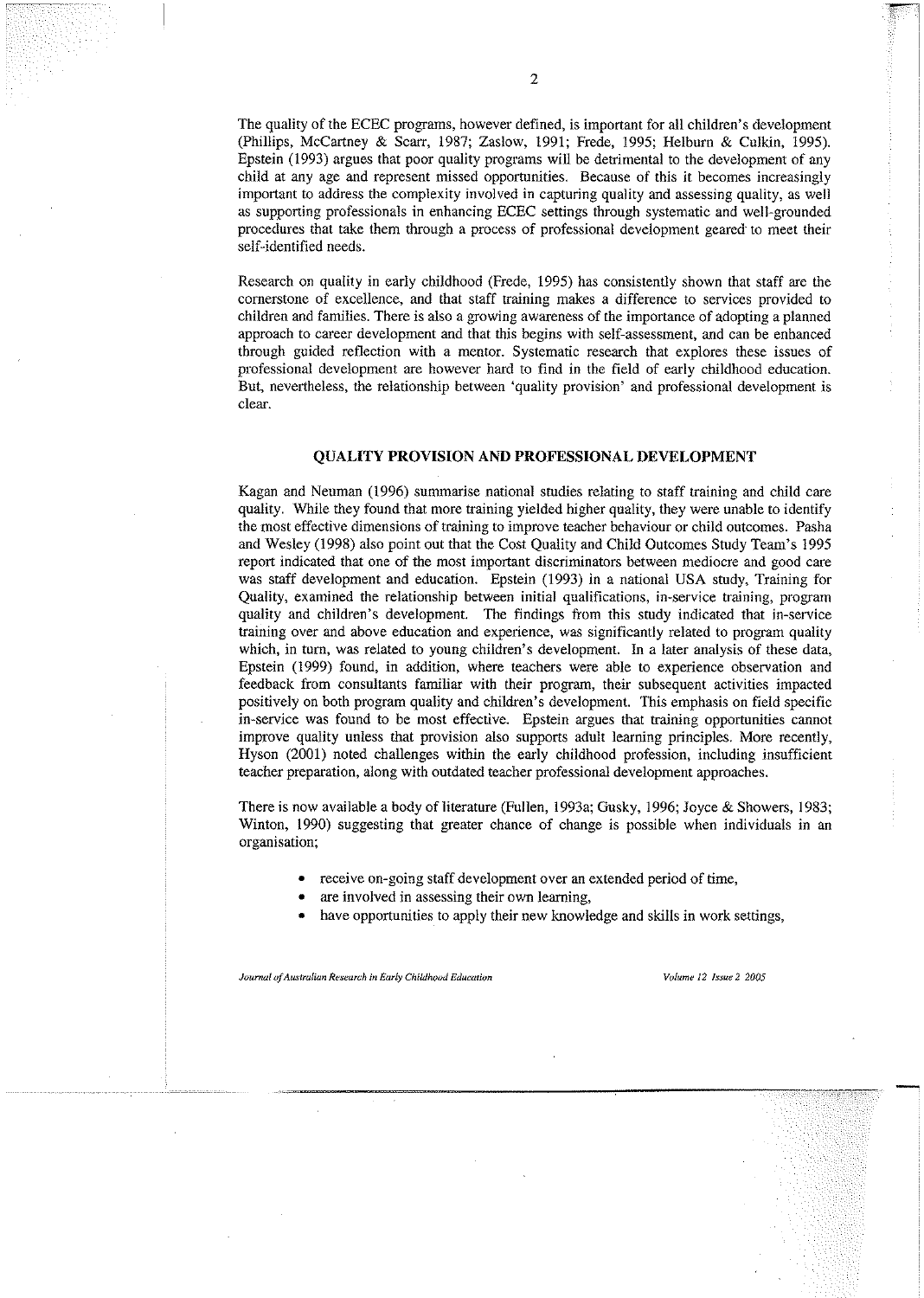In our work, this is the organizational context within which SAM is situated and activated. That is, SAM is operationalised over a period of time (minimum of three months) and begins with self-assessment that is then validated and adjusted with the assistauce of a mentor, taking into **account** both individual practitioner and service needs.

# **REFLECTIVE PRACTICE**

Steffy and Wolfe (1997) argue that to maintain professional growth, teachers must develop an orientation to their work that includes reflection and renewal. In the absence of these factors, **their work can become too automatic, which can undermine its effectiveness. In line** with **this** view, Marsick and Watkins (1992) agree that reflective practice in the workplace is compatible **with a focus on continuous learning for continuous improvement. However, the existing** experience of the practitioner, as Williams (1998) suggests, is an important source of knowledge, and the ability to reflect on and share experience is a powerful form of learning. Boyd and Fayles (1983: 100) offer a useful definition of reflection, suggesting that it is;

> *". ..the process internally examining and exploring an issue of concern, triggered by an experience, which creates and clarifies meaning in terms ofself, and which results in a changed conceptual perspective. "*

Boud and colleagues (1985: 34) point out, however, that reflection shonld lead to action, for;

**<sup>H</sup> •••***while reflection is itself an experience it is not of course an end in itself, It (prepares us) for the new experience. The (results) may include a new way of doing something, the clarification of an issue, the development ofa skill or the resolution ofa problem. "*

Lyons (1998: 113) defines reflective practice as;

*"... a weave, a threading together of experience, of making connections. This construction ofmeaning is in part directly in the service of making conscious a teacher's knowledge ofpractice...* **"**

Stange and colleagues (2003) comment on the work of Epstein (2003) in the field of medicine, illustrating how tacit and personal knowledge can indeed be made explicit and nsed creatively to inform and improve the quality of care a patient receives. In addition, reflective practice learning journals have been noted by Hancock (1999) to be a valued teaching and learning tool in **nurse education. In effect. reflective learning is an essential element of teaching and learning,** regardless of the discipline or professional orientation of the individual practitioner.

*Journal ofAustralian Research inEarlyChildhuud Education volume* **12** *Issue* **2** *2005*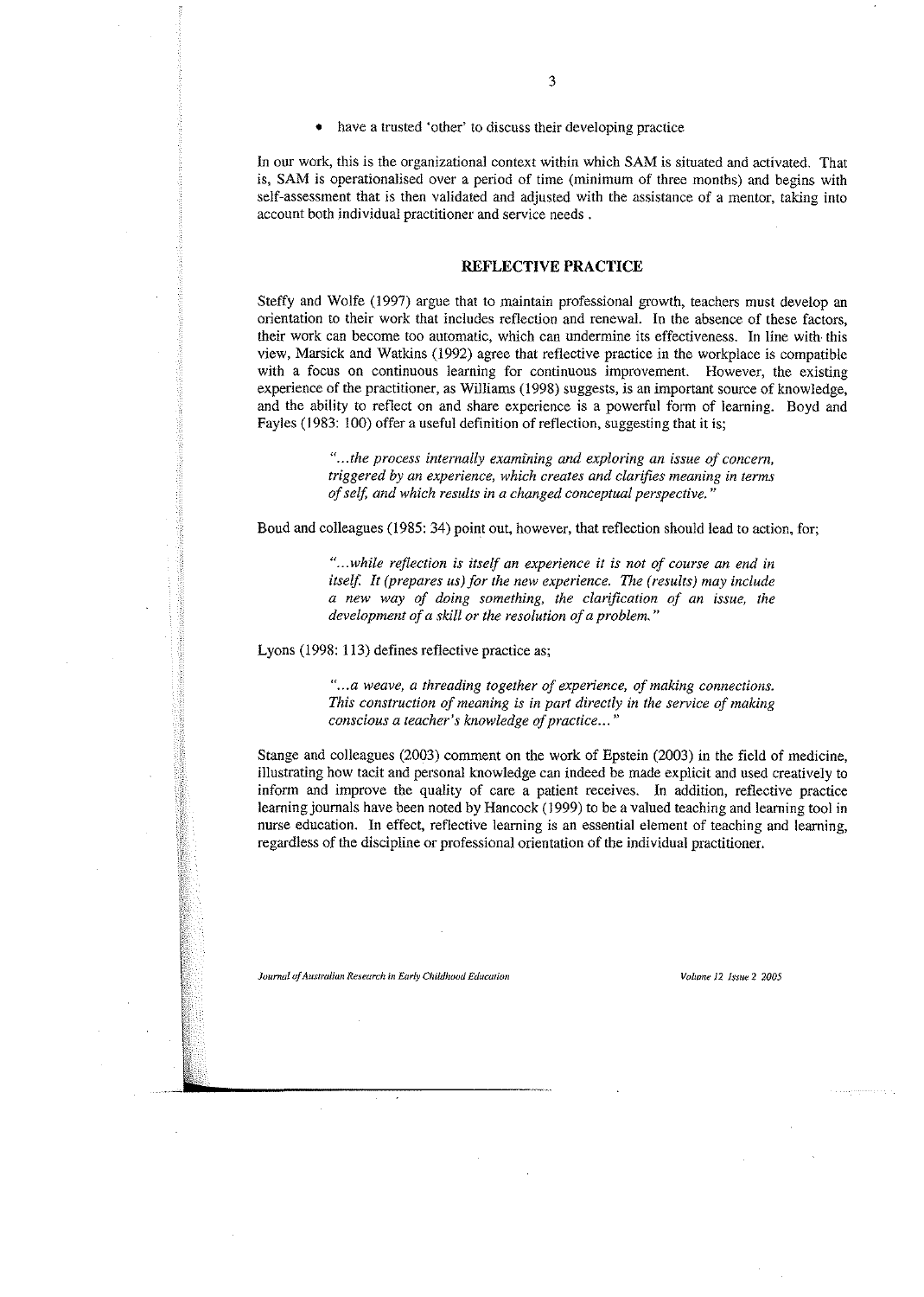# **SELF-ASSESSMENT, PORTFOLIOS AND MENTORING**

4

Goodfellow (2004) shows clearly that we can assist others in describing their current reality by **encouraging self-assessment using appropriate assessment instruments along with portfolios of** professional work completed. Self assessment, Lones (2000) argues, rather than external assessment **by others, is critical in that through self assessment" one develops the ability to see one's current reality more clearly and not just get a snapshot of current reality today with no** means of describing it in the future. Sheridan (2000) found that comparing self evaluation of quality of preschool teachers in Sweden to an external evaluator using the Early Childhood Environment Rating Scale (Harmes, Clifford & Cryer, 1998), there was a moderately high **percentage of agreement between teachers and evaluators and among teachers atthesamecentre.** This finding suggests that self assessment is a highly reliable method of reflecting acrual practice.

Findings from Ellsworth's three year study (2002) in elementary schools indicated that portfolios were an important mechanism through which teachers come to a deeper understanding of their professional practice. Schulman (1998: 37) has identified a portfolio as;

> *"... the structured, documented history of a set of coached or mentored acts of teaching, substantiated by samples of (they're) work, and fully realised only through reflective writings, deliberation and conversation. "*

Wolf (1996) adds further that portfolios provide teachers with opportunities for self-reflection and collegial interactions on documented episodes of their own teaching. He further indicates (Wolf, 1991: 130) that portfolio assessment is dynamic in;

> *"...that the richest portrayals of teacher performance are based on multiple* sources of evidence collected over time in authentic settings."

Leithwood and Steinbach (1992) contend that on-the-job experience by itself will not produce expertise, rather staff need to receive adequate support and be actively engaged with professionals who can talk about and model expert problem solving. They claim substantial evidence exists which· indicates that when practicing professionals are provided with a systematic, well-designed program aimed at developing their cognitive abilities, they measurably improve their reflective and problem solving abilities.

These collegial interactions are supported by the research reported by Shreders (1990) whose findings indicated that childcare centre staff increased their knowledge of child development, their confidence in their ability to teach young children, and their professional attitudes, when professional development was delivered through on-the-job mentoring. Ashburn and colleagues (1987: 1) see a successful mentoring relationship as a dynamic process, not static and defines it **as;**

> *"...the establishment of a personal relationship for the purpose of professional instruction and guidance. "*

*JournalofAustralianResearch***ill***:Early ChildhoodEducation Volume* **12** L\'~'W:! **2** *2005*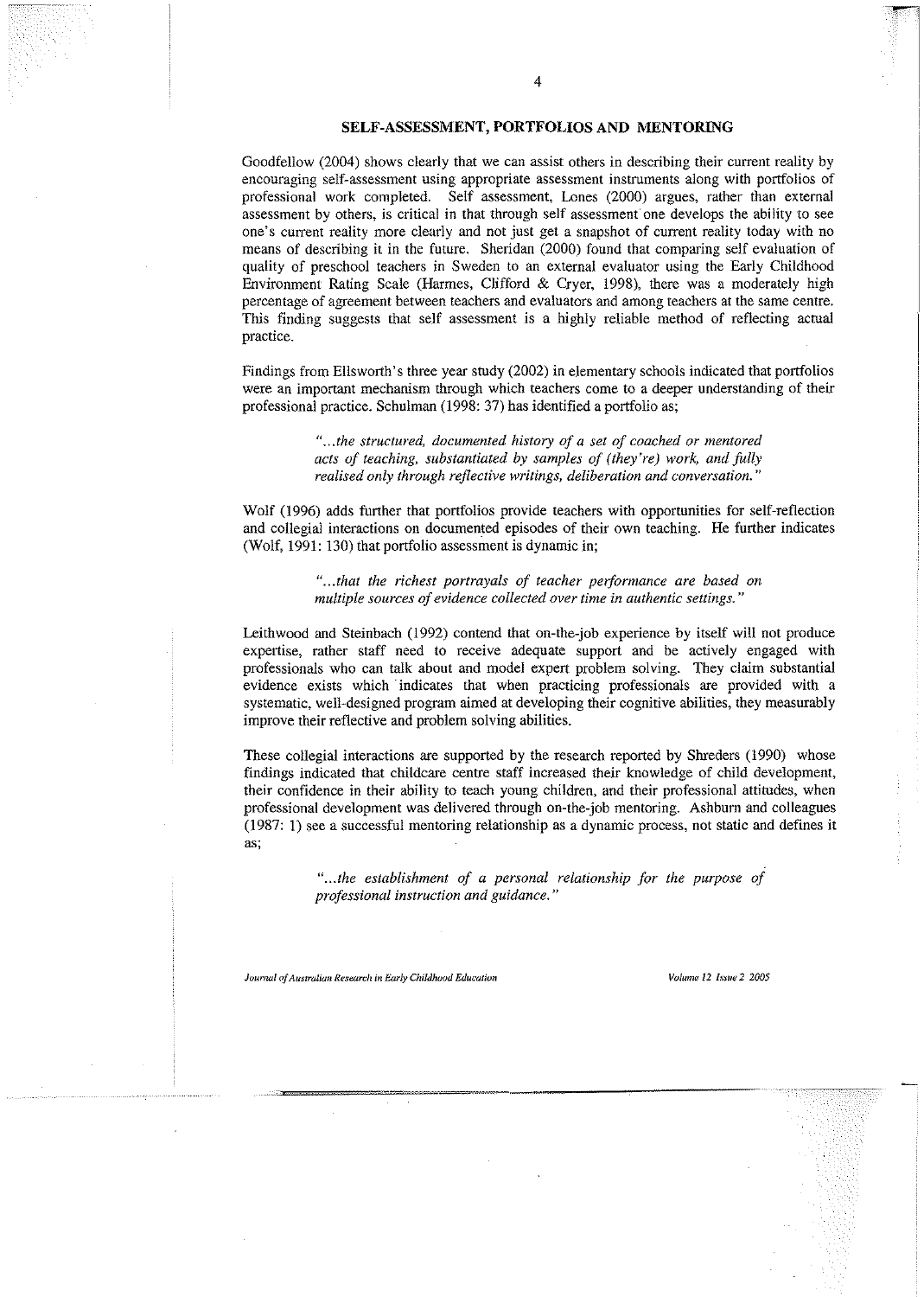In addition, Barnett (1995) suspects that mentoring other educators positively affects the mentor's own attitudes and heliefs about professional development. As Clutterbuck (1991) **suggests, it is this type of two-way positive impact that can make** mentoring **so motivating and** professionally rewarding for all concerned.

## **DIMENSIONS OF QUALITY**

**From our analysis of this literature there are some common threads that emerge. It appears that** there are elements of adult learning that need to be taken into account if professional development is to impact on the quality of practice. The processes of reflection and renewal leading to essential transformations of thought and practice are achievable through appropriate **mechanisms. Mechanisms such as self assessment with supported mentors over time, coupled** with the development of portfolios of work for reflective dialogue have been found to be powerful elements leading to these transformations. In our work, reported below, these elements of the process of professional transformation were found to be highly integrated, rather than **discrete, activities. The thrust of this work is trying to address these issues through the** development and evaluation of a suite of Quality Assurance measures for use by early childhood practitioners designed specifically to address issues of service quality through continuing professional development.

Our continuing work addressing the issue of quality, reported in earlier articles (Raban et al., 2003a; Raban et al., 2003b) have been enriched by advice from critical friends as well as participants in the project (see Acknowledgements). The underlying theoretical framework has been enlarged to include a sixth perspective concerned with the psycho-social development of the child. (See Table 1). In order for these perspectives to inform and also critically review the practice of early childhood practitioners, amplification across a broader view of activity commonly found in early childhood settings was needed. This has been achieved by reviewing issues addressing quality, reported elsewhere (Raban et al., 2003b) and arriving at a consensus of three major dimensions that describe early childhood settings. These have been identified as: the Environment, Pedagogy and Planning, and Partnerships with children, families and colleagues. The components of these dimensions have been further refined to give us 20 components (see Table 2) that were seen as amplification of these three dimensions. This has given rise to our Excellence in Early Childhood (EECh) instrument.

#### *JournalofAustralianResearchinEarlyChildhoodEducation Volume***12** *Issue* **2** *2005*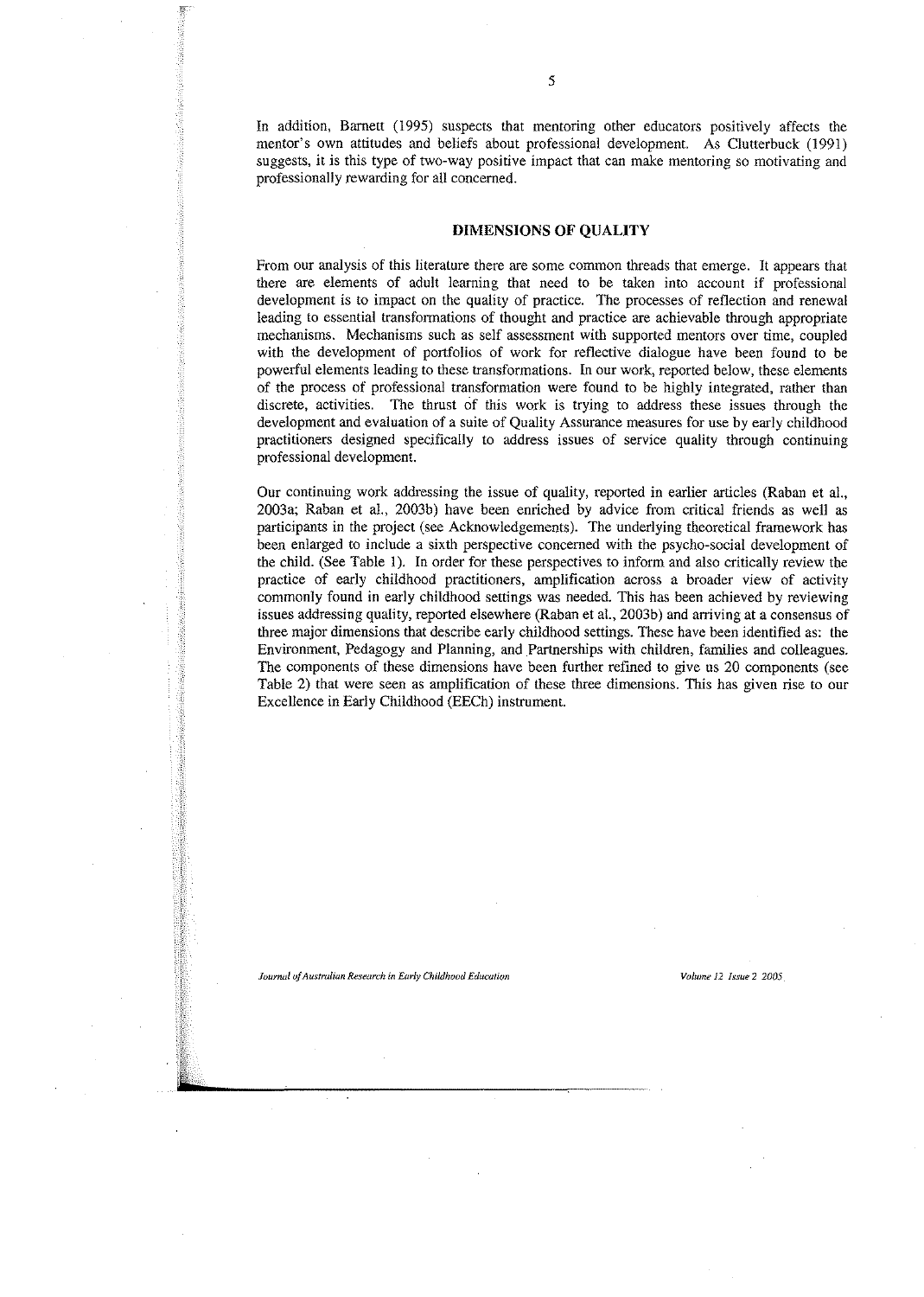# TABLE I

6

# EARLY CHILDHOOD PERSPECTIVES LEADING TO OUTCOMES

| <b>Theoretical</b><br>Paradigms:           | <b>Maturational</b><br><b>Biological</b><br>Models of<br>Development                | <b>Behaviourism</b><br>Social Learning<br><b>Theories</b>                                          | Psycho-Dynamic<br>Psycho-analytic<br><b>Theories</b>                              | <b>Developmental</b><br>Developmental<br>Psychology<br><b>Theories</b>                                                  | Socio-Constructivist<br>Psycho-Social<br><b>Cultural Theories</b>                                           | <b>Ecological Systems</b><br>Critical Theories                                                                                                    |
|--------------------------------------------|-------------------------------------------------------------------------------------|----------------------------------------------------------------------------------------------------|-----------------------------------------------------------------------------------|-------------------------------------------------------------------------------------------------------------------------|-------------------------------------------------------------------------------------------------------------|---------------------------------------------------------------------------------------------------------------------------------------------------|
| Major<br><b>Theorists:</b>                 | Gesell 1925                                                                         | Skinner 1957<br>Bandura 1986                                                                       | Erikson 1963                                                                      | Piaget 1950 &<br>1952                                                                                                   | Vygotsky 1978<br>Rogoff 2003                                                                                | Pence 1988<br>Bronfenbrenner 1979                                                                                                                 |
| <b>The Role</b><br>of the<br>Professional: | <b>Manage:</b><br>Monitor and<br>intervene only<br>where<br>necessary for<br>safety | Direct:<br>Assess and<br>provide what is<br>necessary in<br>response to<br>children s<br>behaviour | Discuss:<br>Acknowledge &<br>draw on children's<br>feelings $\&$<br>thoughts      | Guide:<br>Observe, assess<br>& support<br>children's<br>development<br>with reference to<br>developmental<br>milestones | <b>Engage:</b><br>Scaffold & transform<br>learning in response<br>to children's prior<br>understandings     | Frame:<br>Monitor, review,<br>evaluate & determine<br>actions & future<br>progress of children, in<br>partnership with others                     |
| Outcomes for<br>Children:                  | <b>Maturation:</b><br>Grow &<br>develop in their<br>own time                        | <b>Acquisition:</b><br>Gain attitudes,<br>skills &<br>knowledge with<br>practice                   | <b>Personal Growth:</b><br>Achieve autonomy<br>through a growing<br>sense of self | Independence:<br>Build<br>independently<br>knowledge in<br>line with age $\&$<br>stage of<br>development                | <b>Co-construction:</b><br>Create their worlds<br>through interactions<br>with more<br>knowledgeable others | <b>Cultural</b><br><b>Embeddedness:</b><br>Experience knowledge<br>being shaped in the<br>context of cultural<br>expectations & societal<br>roles |

*Journal of Australian Research in Early Childhood Education* volume 12 *Issue* 2 *2005*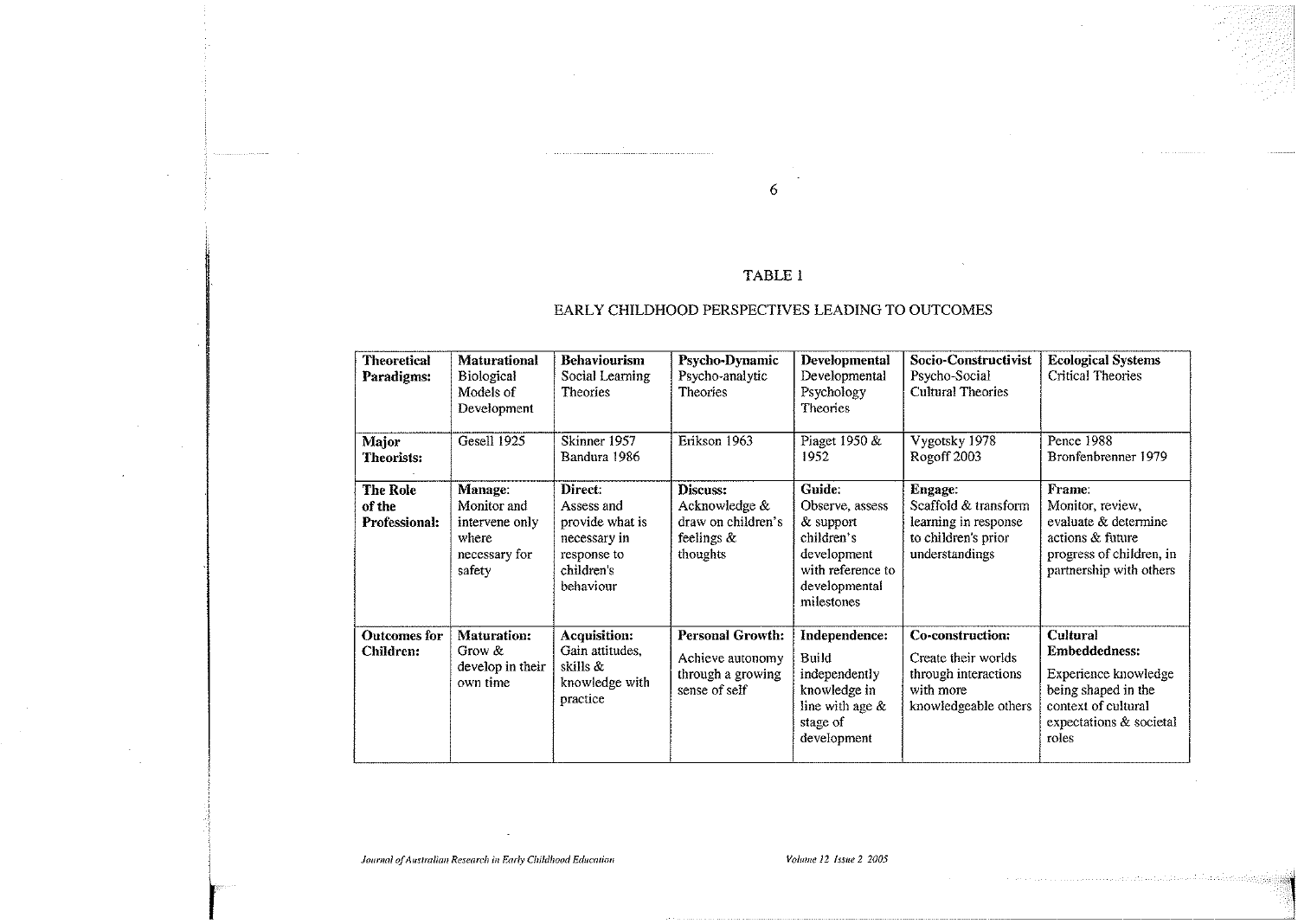# TABLE 2

## EXCELLENCE IN EARLY CHILDHOOD (EECH): A DESCRIPTIVE FRAMEWORK

| <b>Dimensions of Quality</b>      | <b>Descriptive Components</b>                  |
|-----------------------------------|------------------------------------------------|
| A. Environment                    | Buildings and grounds<br>1.                    |
|                                   | Teaching / learning spaces<br>2.               |
|                                   | 3.<br>Display of children's work               |
|                                   | Teaching / learning resources<br>4.            |
|                                   | Routines and transitions<br>5.                 |
|                                   | 6. Environmental Health and Safety             |
|                                   | 7. Collection and storage of                   |
|                                   | resources                                      |
| <b>B. Pedagogy &amp; Planning</b> | 1.<br>Use of theoretical knowledge             |
|                                   | 2.<br>Organisation of children                 |
|                                   | 3.<br>Interactions with children               |
|                                   | Curriculum planning<br>4.                      |
|                                   | 5. Curriculum implementation                   |
|                                   | 6. Curriculum evaluation                       |
|                                   | 7. Assessment and evaluation of                |
|                                   | children                                       |
| C. Partnerships – with            | Children's emotional and social<br>$1_{\cdot}$ |
| <b>Children, Families,</b>        | well-being                                     |
| <b>Communities and Staff</b>      | 2. Continuity of care                          |
|                                   | 3. Interactions with colleagues                |
|                                   | Information exchange with<br>4.                |
|                                   | families                                       |
|                                   | 5. Assistance to children with                 |
|                                   | additional needs                               |
|                                   | 6. Staff professional development              |

The EECh instrument takes each one of the Components in Table 2 and presses them against each theoretical perspective in the framework shown in Table 1. For instance, if we take the dimension Pedagogy and Planning, and look at the component No. 3, "Interactions with Children", the participant is asked to respond to six statements (that reflect the perspectives shown in Table I) to complete the stem "In my work 1... "

- Acknowledge and act upon children's feelings and thoughts. (Psychodynamic Discuss)
- Actively foster engagement through dialogue between staff, children and families. (Ecological Systems - Frame)
- Initiate discussions with children by asking thought provoking questions. (Socioconstructivist - Engage)
- Interact and respond to children mostly in a group. (Behaviourism Direct)
- Interact with children primarily for the purpose of giving instructions. (Maturational Manage)

*Journal ofAustralian Research in Early Childhood Education Volume*12 *Issue*2 *2005*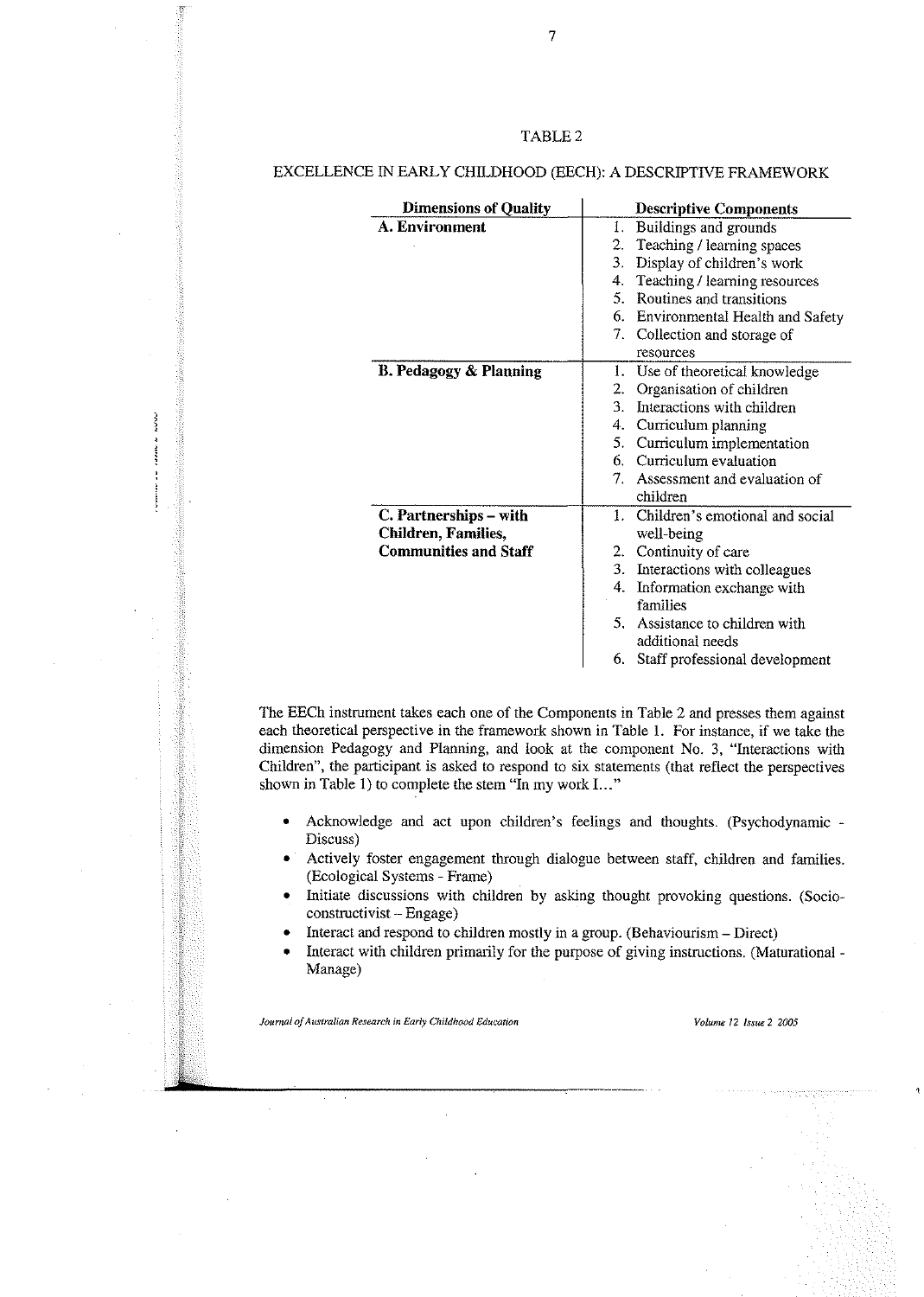Support enquiry based discussions amongst children and between children and staff. (Developmental - Guide)

Participants were required to place the code '1' against the statement that best describes their practice and the code '2' against the one that comes next nearest to a description of their practice. By making choices from the options presented for every component in Table 2, participants revealed the major theories that informed their practices.

#### SELF-ASSESSMENT MANUAL (SAM)

With further work, EECh has now moved from being a research tool into being a tool to support professional development. EECh has heen embedded within a Self-Assessment Manual (SAM) that has specifically been designed to serve the purpose of assisting practitioners to deliver excellence in program quality for children and families, through promoting their professional advancement. In the Manual, participants are presented with a series of guided self-assessment tasks designed to assist them in identifying what works and doesn't work for them. For instance, foeusing on factors that help or hinder their professional advancement, and designing a professional development plan that would match their personal needs, interests and ambitions. Hence, many of the tasks contained in SAM require participants to think about their past, present and future growth as an early childhood practitioner. The material in the Manual is organised under three sections:

- Section I:Understanding My Professional Career (Past)
- Section 2:Understanding My Current Practice (Present)
- Section 3:Charting My Professional Advancement (Future)

The first section is concerned with the documentation of professional careers to date. In addition participants were asked to record their current beliefs and values with respect to their current professional philosophy. They were given 9 statements to complete like "How children learn - I believe that..." and then required to reflect on their completions of these stems and summarise where they think they have traveled during their career to date. Finally in this section, they were required to identify any professional needs they could identify as a result of these reflections. In the second section (developed from EECh) they were provided with an opportunity to systematically review current practice, hased on the perspectives and components of quality identified in Tahle 2 ahove. This was achieved hy taking each component within each dimension and providing them with a stem statement "In my work, 1..." and then, from a choice of six statements they eould ehoose one that was the nearest match to their practice, and they could choose a next nearest matching statement, using the codes I and 2. The third section gave them the opportunity to use this information ahout past and present in a strategic way to prepare an Action Plan to chart future growth and development. The aim of working through this process is to empower participant's to hecome active in their own awareness of who they are as early childhood practitioner, what they want to achieve, and how they propose to set about this.

Individual's were assisted in setting realistic and achievable goals for themselves and also encouraged to see the notion of planning for professional development as an ongoing process. In total, we found the process to evolve across 8 weeks to completion, and comprised visits to support participants at various stages throughout the process.

*Journal ofAustralian Research in Early Childhood Education Volume J2 Issue*2 *2005*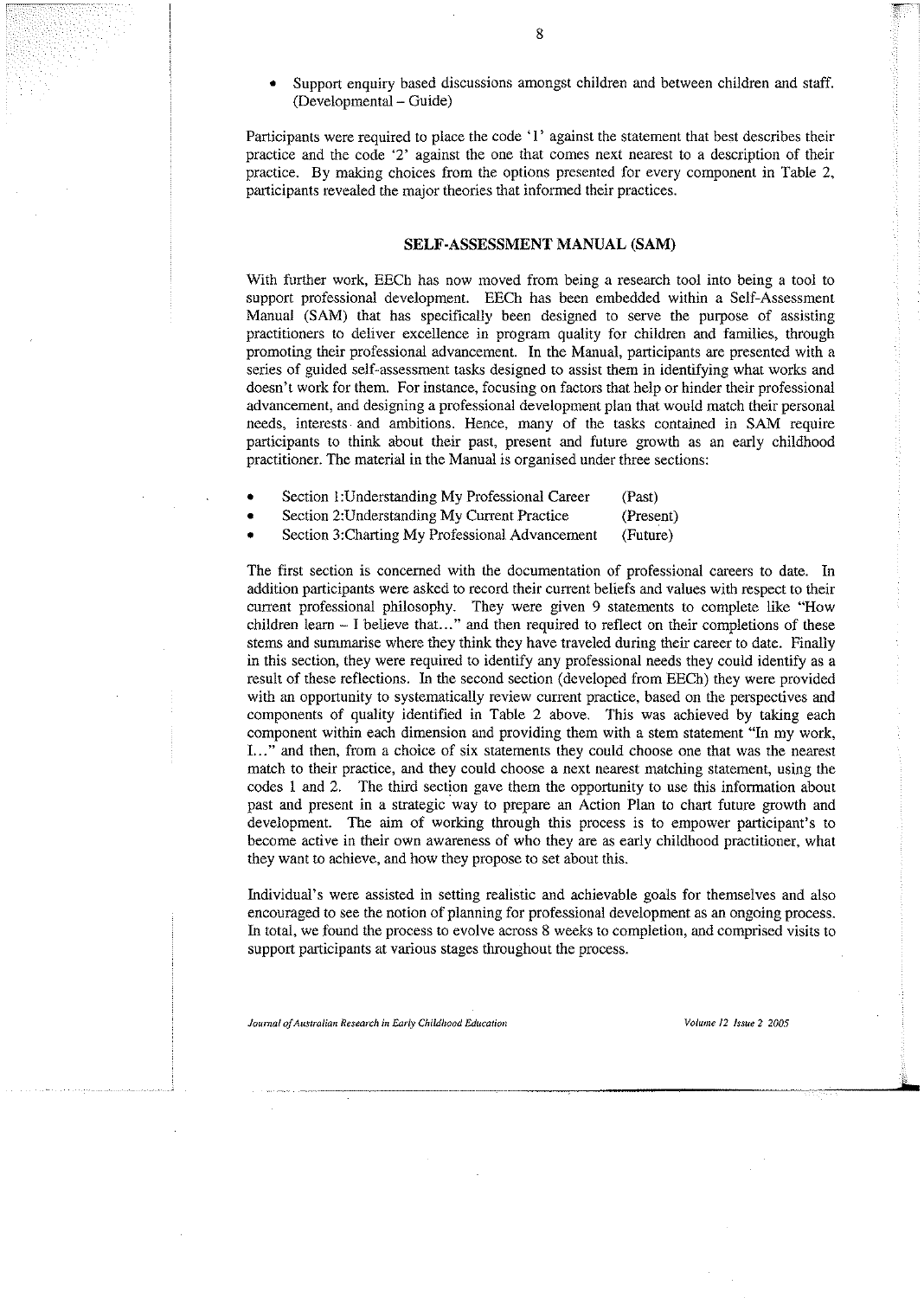# **PLANNING FOR PROFESSIONAL DEVELOPMENT**

Early childhood practitioners were invited to join with team members as they worked through and completed the Self-Assessment Manual. Participants included preschool teachers and childcare workers accessed through invitation via an advertisement in newsletters of major early childhood stakeholders. Each service nominated participants and the number and age range of these participants varied between services. For instance, participants came from private for profit and not for profit long day child care centres, preschools and a private for profit early learning centre.

Team members were assigned to each of eight centres in pairs in order to ensure that responses and observations were analysed with validity and reliability with respect to the instruments that were used. An initial visit was arranged and ECCV team members spent time with the early childhood professional discussing the process of the professional development program we were engaging with. They were presented with the Self-Assessment Manual (SAM) and invited to complete Sections I and 2. When completed, participants were given a stamped addressed envelope to return it to the ECCV who worked in pairs as mentors to the participants.

**On** return of completed Sections I and 2 of SAM, the mentors put the information together in the form of a report. This report summarised the information practitioners had provided on their career to date in Section I and added an analysis of their responses to descriptors in Section 2. This analysis reflected back to them how their decisions concerning their practice could be revealed at a deeper level of operationalising their theoretical beliefs and understandings with respect to their work with young children.

A further visit was arranged with each participant and the mentors returned to their centre to discuss this initial report at some length. In addition, during this visit, the team members observed the participant while they worked with children. The observation notes took the **form of a running record of conversations, children's activities, participant's movements and** interactions etc. against an actual time of day. These observations lasted for one hour. The mentors then placed these observation notes against the perspectives framework (in Table I) and judged the range of perspectives the participant drew upon during the flow of their practice. Team members completed this task separately and then compared their analyses for comparability. **It** was interesting to note that little discrepancy was found at this stage between the two observers.

A Final report was prepared for each participant that revisited and summarized the main findings of the Preliminary Report and presented the major theoretical perspectives, again in summary form, thus enabling the participant to see their practice within the context of a broader framework. Part of the running record taken during the observation was also included in this Final report, inviting the participants to write their reflections on this vignette of their practice. In addition, having identified the perspective(s) that best represented their practice, further information was provided about those perspectives and suggestions made for further reading. This Final report was posted back to participants and a further meeting to discuss this with them was negotiated.

During this final meeting, issues raised by the Final report were discussed and questions in the third section of SAM were addressed. Table 3 below gives the critical pathway addressed

*Journal of Australian Research in Early Childhood Education Volume Volume 12 Issue* 2 2005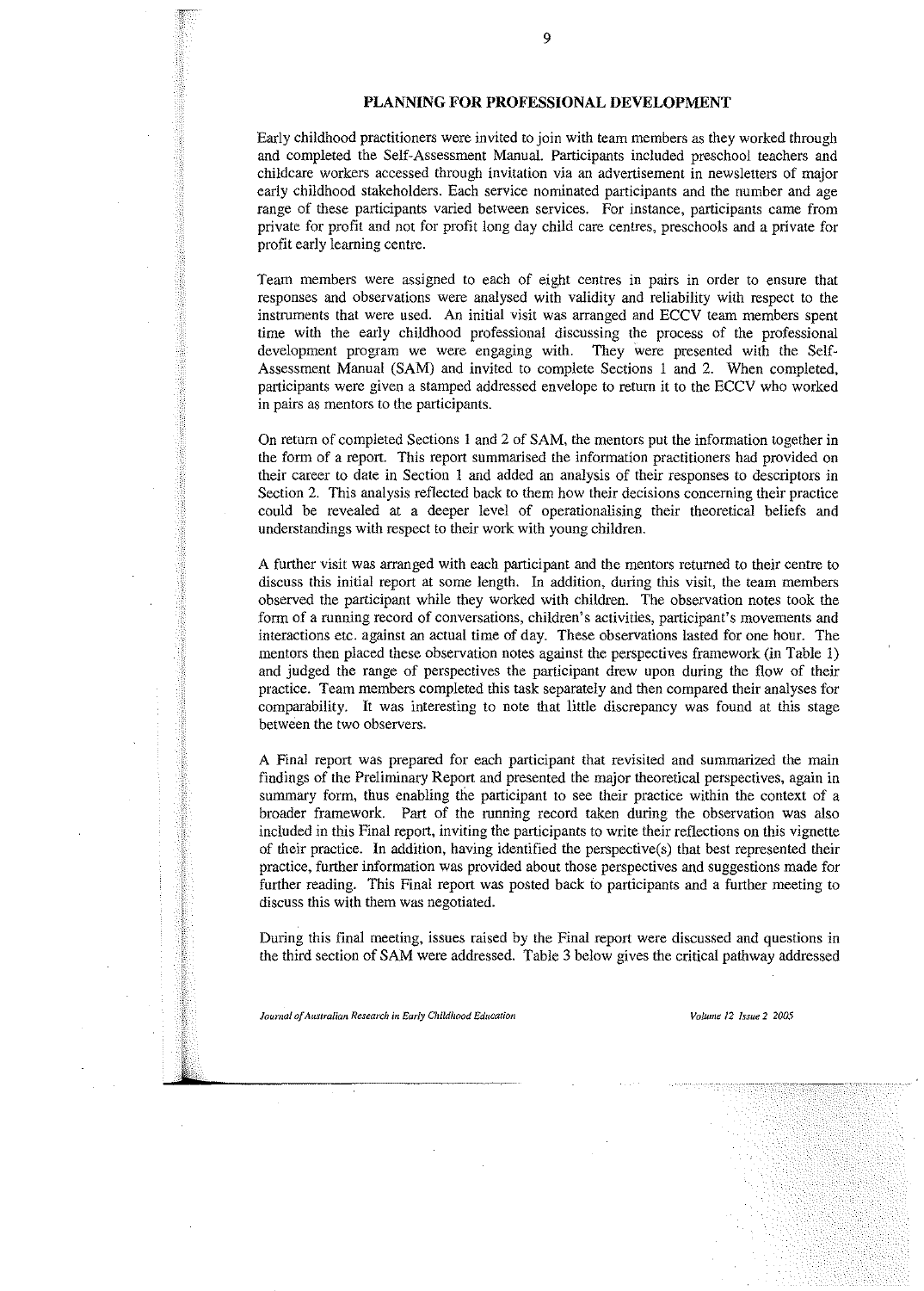by these questions that led to the development of an action plan and the identification of possible mentors who could support each participant in their further professional development. Participants were advised to develop a portfolio of information to record this journey towards their continuing development, using the Preliminary and Final Reports generated by SAM as the first pages of this documentation. They were encouraged to think of items that could be incorporated in this portfolio and that it could include for instance, examples of children's work, records of meetings, clippings from journals and newspapers, along with their own reflections on different experiences.

#### TABLE 3

# PLANNING FOR PROFESSIONAL DEVELOPMENT

| <b>Critical Pathway</b>     | Action                                                                                                  |
|-----------------------------|---------------------------------------------------------------------------------------------------------|
| What I need                 | Document professional development<br>needs                                                              |
| What I want to achieve      | Reflect on these needs and then rewrite<br>them as personal goals                                       |
| What I plan to do           | Develop an Action Plan where all<br>possible strategies and methods of<br>achieving the goals are noted |
| What I actually did         | Write down actions taken when<br>implementing strategies to achieve goals                               |
| The effect of my actions    | Reflect of the impact and effect of actions<br>taken                                                    |
| What I want to achieve next | Review and revise personal professional<br>development goals for the future                             |

On all occasions when participants were presented with profiles of themselves as practitioners through the feedback they received from their Consortium (EECV) mentors, they were able to either confirm that the findings matched their own beliefs about who they were as practitioners or helped to reveal underlying beliefs and assumptions concerning child development. An example of this was when one participant stated, "Yes! That's me" when shown that the developmental perspective heavily influenced her profile.

# **RESPONDING TO THE EXPERIENCE**

Staff in participating centres were invited to complete an evaluation survey with the assurance that feedback about their participation in the project was to be provided anonymously. However, some participants chose to disclose their identity to thank the team personally for the guidance and support they provided. Responses were also compiled during visits to centres when participants would begin freely discussing what their involvement in SAM had meant for them.

It was apparent from the evaluation surveys that by working through the specially designed Self-Assessment Manual (SAM) combined with support provided by the ECCV mentors, participants were able to clarify their understandings of who they were as practitioners and

*Journalof Australian Researchin Early ChildhoodEducation Volume* **12** *Issue***2** *2005*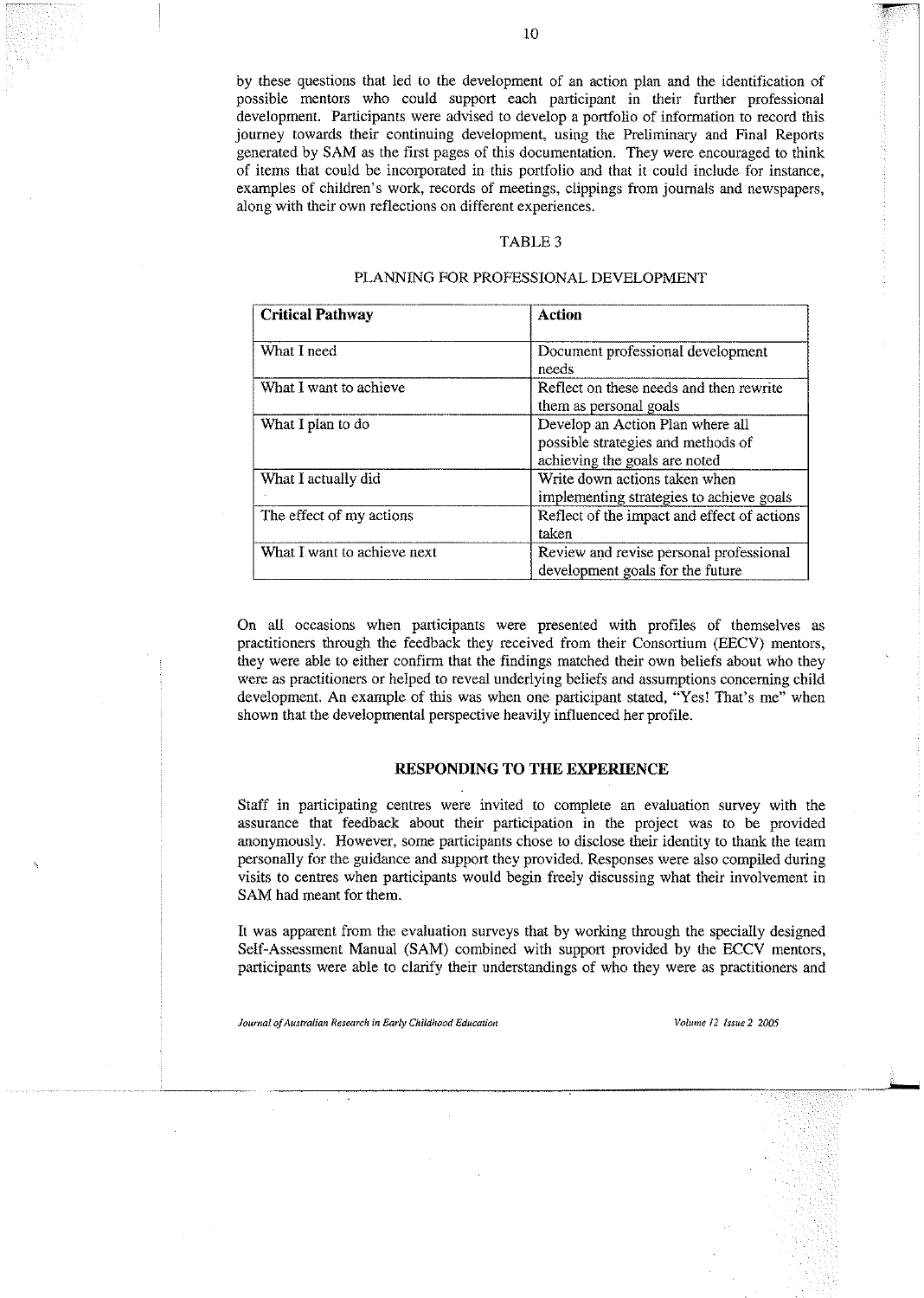systematically advance their future professional growth and development. The following comments taken from the evaluations illustrate participants' thoughts as to why involvement with SAM will impact on their professional development:

- *• After reflection and discussion it has allowed me to set myself some new goals for my future career* in *childcare both* in *the workplace now and further down the track.*
- *Has me thinking about current practice. how this related to different theories and where my philosophy fits* in.
- *• 1have more clear goals.*
- *It has made me interested* in *further education* in *the childhood field.*
- *Explained where I was at and my concerns and working with different teachers and programs.*

All participants indicated that they had benefited by their participation in the process with 71% rating the experience as benefiting them 'a lot'. Likewise 85% rated the impact on their own professional development between having 'some impact' to 'a very big impact'. Benefits of participating were recorded as follows:

- *It opened my eyes to what my practices are and what direction I am heading.*
- *My teaching style has been identified and I can explain to parents why and how I do things.*
- *Feedback was great as I don't receive feedback from other professionals.*
- *It made me step back and reflect upon where I am headed.*
- *It was good to sit back and think about my work and areas that are important to me.*
- *To clarify my goals.*

From analysing the data through a process of propositional/content analysis certain themes began to emerge. The importance placed on gaining clarity about their own practice became one of the obvious benefits for participants, with the use of guided reflection being a feature of the process as the above comments clearly show. Most participants also rated the selfreflection aspect as one of the most significant parts of participating in the process. Selfreflection allowed the early childhood professionals to reflect on their own practices, beliefs and philosophies with 67% of the answers mentioning this fact. The most satisfying aspects of working through SAM were recorded as follows:

- *Self-reflection ofmy work, worth ethics and where I am at the present time* in *my career.*
- *• Brainstonning ideas for my future.*
- *Made me think about where I have been during my career and how much I have developed as a person.*
- *Time to talk to Uni staffabout my practices and personal philosophy.*
- *Reflecting upon what I thought my goals were.*
- *Taking the time to think about what my philosophy and beliefs are.*
- *To actually think about what I really want to do with my life and to challenge myselfwith what I believe.*
- *Having professional staff put into words and explain and reflect on my method of program planning.*

*Journal of Australian Research in Early Childhood Education* **18**  *volume 12 Issue* **2** *2005*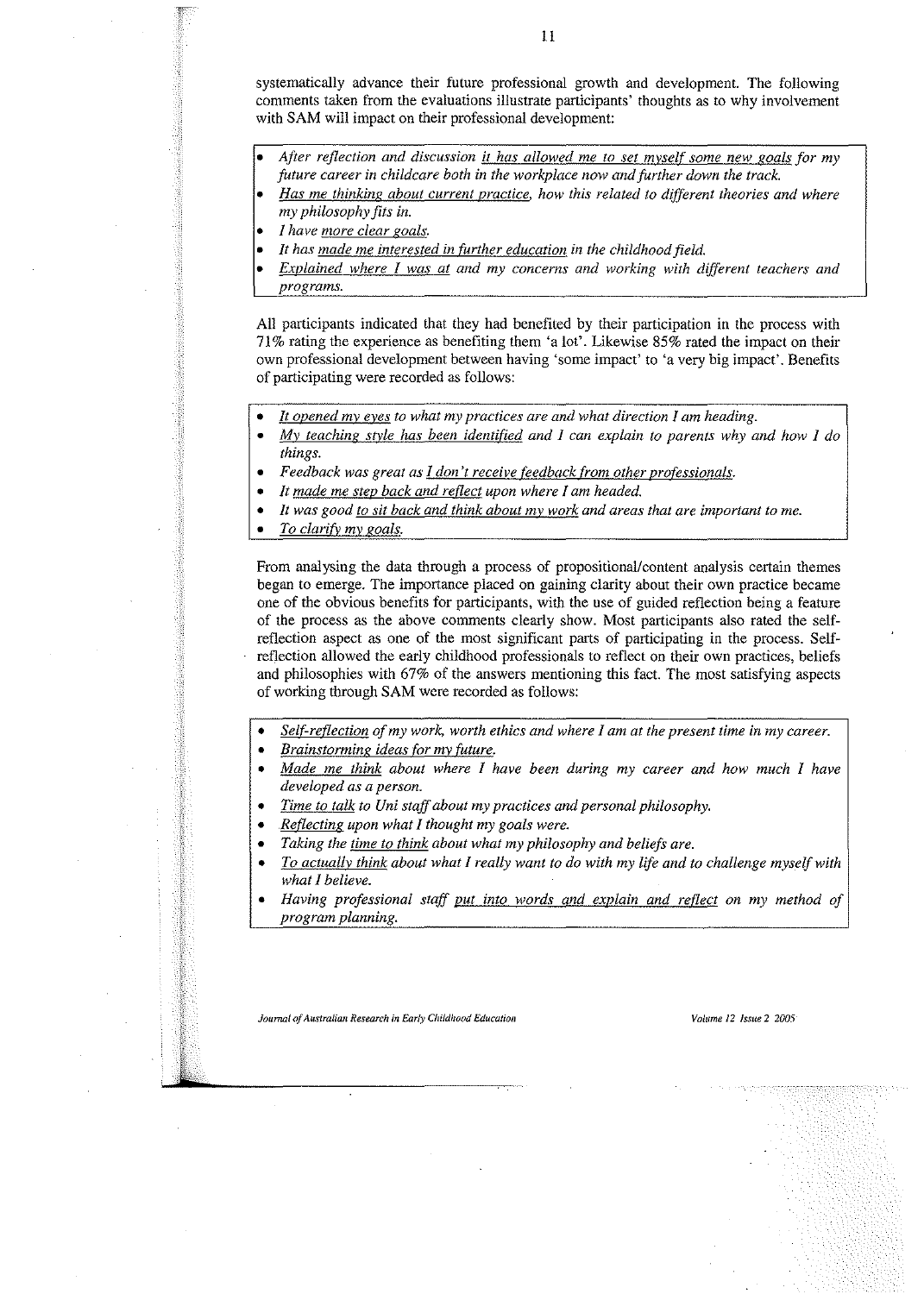While time was an issue for many participants, for example, finding the time to sit down and think, and for the successful completion of SAM, they recognized that this was a necessary requirement for successful engagement with the process. That is when participants did make the time, positive results were ensured. As one participant commented "I feel it is always good to assess myself and where I am headed...I was given some wonderful feedback which **is something that you do not get fromcolleagues,"**

Participants were also encouraged to comment on possible ways to improve the process. **When looking at the responses two emerging themes become apparent. These were:**

- **• more opportunities fordiscussion- time was a consideration here,**
- more direction for the future supported mentorships proved to be a significant need.

The ECCV mentors also experienced similar feelings in that there was a need to develop further links with the participants to keep the momentum going. This will be addressed with the development of the next stage of the SAM process - where it has become clear to the team that professional portfolios will be of assistance to these participants to encourage their developing control over their own professional development.

## **CONCLUSION**

While the project proved to be time consuming for both participants and ECCV mentors, we believe that the benefits for everyone was worth the investment, and that self-assessment through guided reflection is an effective strategy for professional development of early childhood professionals. This sentiment is also echoed in the participants' responses when asked to comment on the comparison of this form of professional development to others they had been involved with. All responses pointed to the fact that SAM was more relevant as it was targeted towards their individual requirements. Participants commented:

- *SAM is concerned with vou, the individual, and where you are at, how you can further yourself.*
- - *This is more detailed and specific to individuals.*
- *Only one that reflects and evaluates your own personal program planning on an individual basis in your own kinder.*

This study has added significantly to the further development of the theoretical framework of perspectives through practical application in a variety of settings. It is now possible to group real examples of practice to illustrate and illuminate each perspective for professionals to identify with their own work with children, colleagues, families and communities. The experience of taking time to focus on their practice, with a tool framed by familiar child development theoretical perspectives, gave these early childhood professionals the opportunity to identify critical aspects of their work with young children and to plan a means of developing themselves further as professionals. They found this experience unique and professionally fulfilling.

*Journal ofAustralian Research in EarlyChildhoodEducation Volume* **12** *Issue* **2** *2005*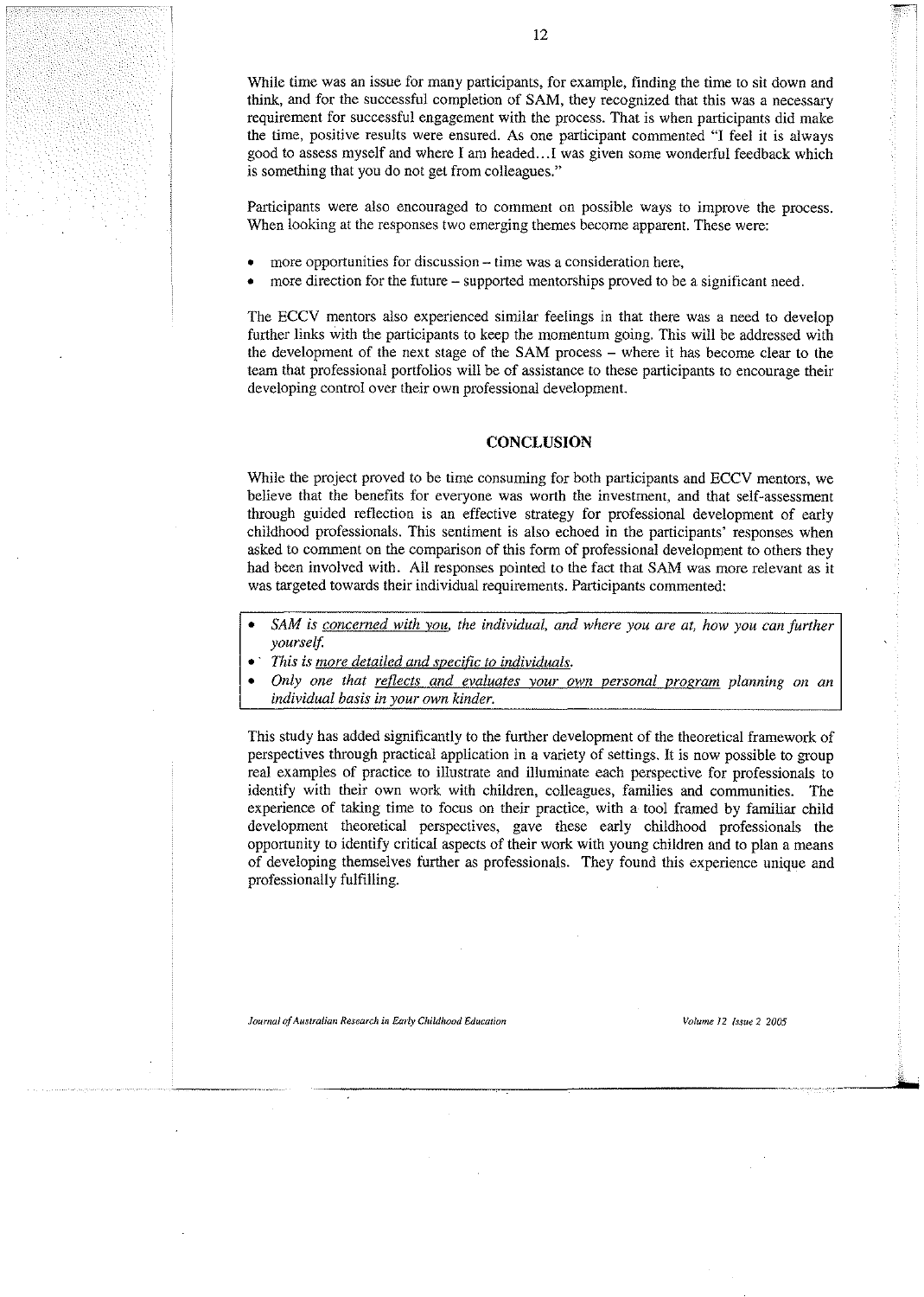#### **REFERENCES**

- Ashbum, E.A., Mann, M. & Purdue, P.A. (1987). *Teacher mentoring: ERIC clearing house in teacher education.* Paper presented at the AERA, Washington DC.
- Bandura, A. (1986). *Social Foundations of Thought and Action:* A *social cognitive theory.* Englewood Cliffs, NJ: Prentice Hall.
- Barnett, B.G. (1995). Developing reflection and expertise: Can mentors make a difference? *Journal ofEducational Administration,* 33(5),45-60.
- Boud, D., Keogh, R. & Walker, D. (1985). *Reflection: Turning experience into learning.* London: Kogan Page.
- Boyd, E.M. & Fayles, A.W. (1983). Reflective learning: Key to learning from experience. *Journal ofHumanistic Psychology,* 23,99-117.
- Bronfenbrenner, U. (1979). *The Ecology of Human Development.* Cambridge, MA: Harvard University Press.
- Clutterbuck, D. (1991). *Everyone Needs a Mentor* (2"ded.) London: Institute of Personnel Management.
- Ellsworth, J.Z. (2002). Using portfolios to increase reflective practice among elementary teachers. *Journal of Teacher Education*, 53(4), 342.
- Epstein, A. (1993). *Training for Quality: Improving early childhood programs through systematic inservice training.* Ypsilanti, MI: High/Scope Press.
- Epstein, A. (1999). Pathways to quality in Head Start, public school, and private nonprofit early childhood programs. *Journal of Research in Childhood Education, 13(2)*, 101-120.
- Epstein, R.M. (2003). Mindful practice in action (I): Technical competence, evidence-based medicine, and relationship-centred care. *Families, Systems and Health,* 21(1), 1-9.

Erikson, E.H. (1963). *Childhood and Society.* New York: W. W. Norton

- Frede, E.C. (1995). The role of programme quality in producing early childhood programme benefits. *The Future of Children*, 5(3), 115-132.
- Fullen, M. (1993). *Change Forces: Probing the depths of educational reform.* London: Falmer Press.

Gesell, A. (1925). *The Mental Growth of the Preschool Child.* New York: Macmillan.

Goodfellow, J. (2004). Documenting professional practice through the use of a professional portfolio. *Early Years: International Journal of Research and Development, 24 (1), 63-*74.

*Journal of Australian Research in Early Childhood Education Volume* **12** *Issue* **2 2005**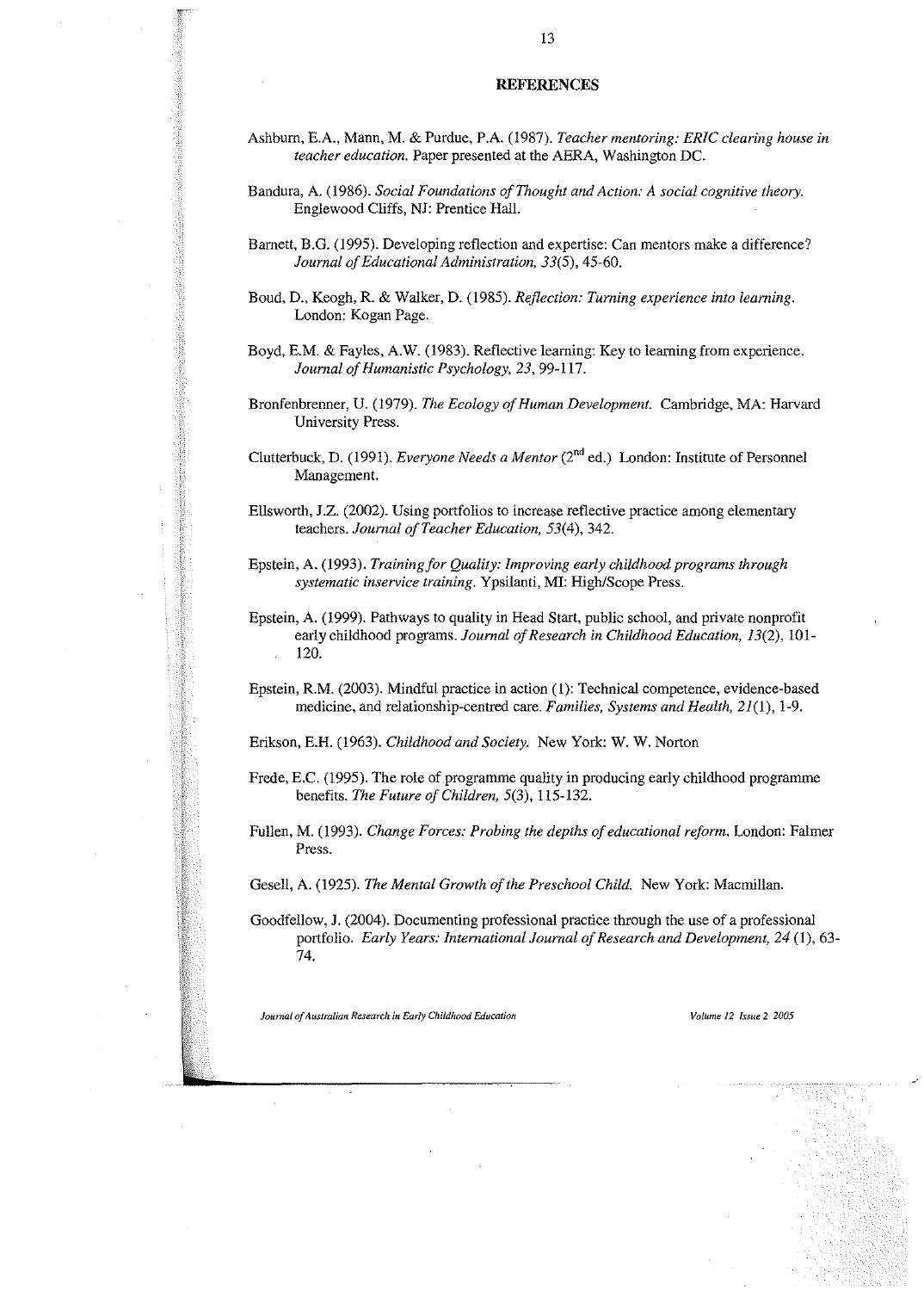- Gusky, T.R. (1996). Staff development and the process of teacher change. *Educational Researcher, 15,5-12.*
- Hancock, P. (1999). Reflective practice: using a learning journal. *Nursing Standard, 13(17),* 37-40.
- Harmes, T., Clifford, R. & Cryer, D. (1998). *Early Childhood Environment Rating Scale - Revised Edition (ECERS-R).* New York, NY: Teachers College Press.
- Helburn, S. & Culkin, M.L. (1995). *Cost, Quality and Child Outcomes in Child Care Centres: Executive Summary.* Denver: Economics Department: University of Colorado, Denver.
- Hyson, M. (2001). Better futures for young children, better preparation for their teachers: challenges emerging from recent national reports. *Young Children*, 56(1), 60-62.
- Joyce, B. & Showers, B. (1983). *Power in StaffDevelopment Through Research on Training.* Arlington VA: Association for Supervision and Curriculum Development.
- Kagan, S.L. & Neuman, **MJ.** (1996). The relationship between staff education and training and quality in child care programs. *Child Care Information Exchange(107), 65-70.*
- Leithwood, K. & Steinbach, R. (1992). Improving the problem-solving expertise of school administrators. *Education and Urban Society,* 24(3), 317-345.
- Lones, P.S. (2000). Learning as creativity: Implications for adult learners. *Adult Learning,*  $II(4)$ , 9-12.
- Lyons, N. (Ed.). (1998). *With Portfolio in Hand: Validating the new teacher professionalism.* New York, NY: Teachers' College Press.
- Marsick, VJ. & Watkins, KE. (1992). Continuous learning in the workplace. *Adult Learning,*  $3(4)$ , 4-13.
- Pasha, S.A. & Wesley, P.W. (1998). Improving quality in early childhood environments through on-site consultation. *Topics in Early Childhood Special Education, 18(4),243-* 254
- Pence, A. (Ed.) (1988). *Ecological Research with Children and Families: From concepts to methodology.* New York: Teachers College Press.
- Phillips, D.A., McCartney, K. & Scarr, S. (1987). Childcare quality and children's social development. *Developmental Psychology,* 23(4),537-543
- Piaget, J. (1950). *The Psychology of the Child.* London: Routledge and Kegan Paul.
- Piaget, J. (1952). *The Origin of Intelligence in the Child.* New York: International Universities Press.

*Journal 0/AustJ'Glian Research inEarlyChildhood Education* **Volume 12 Issue 2 2005**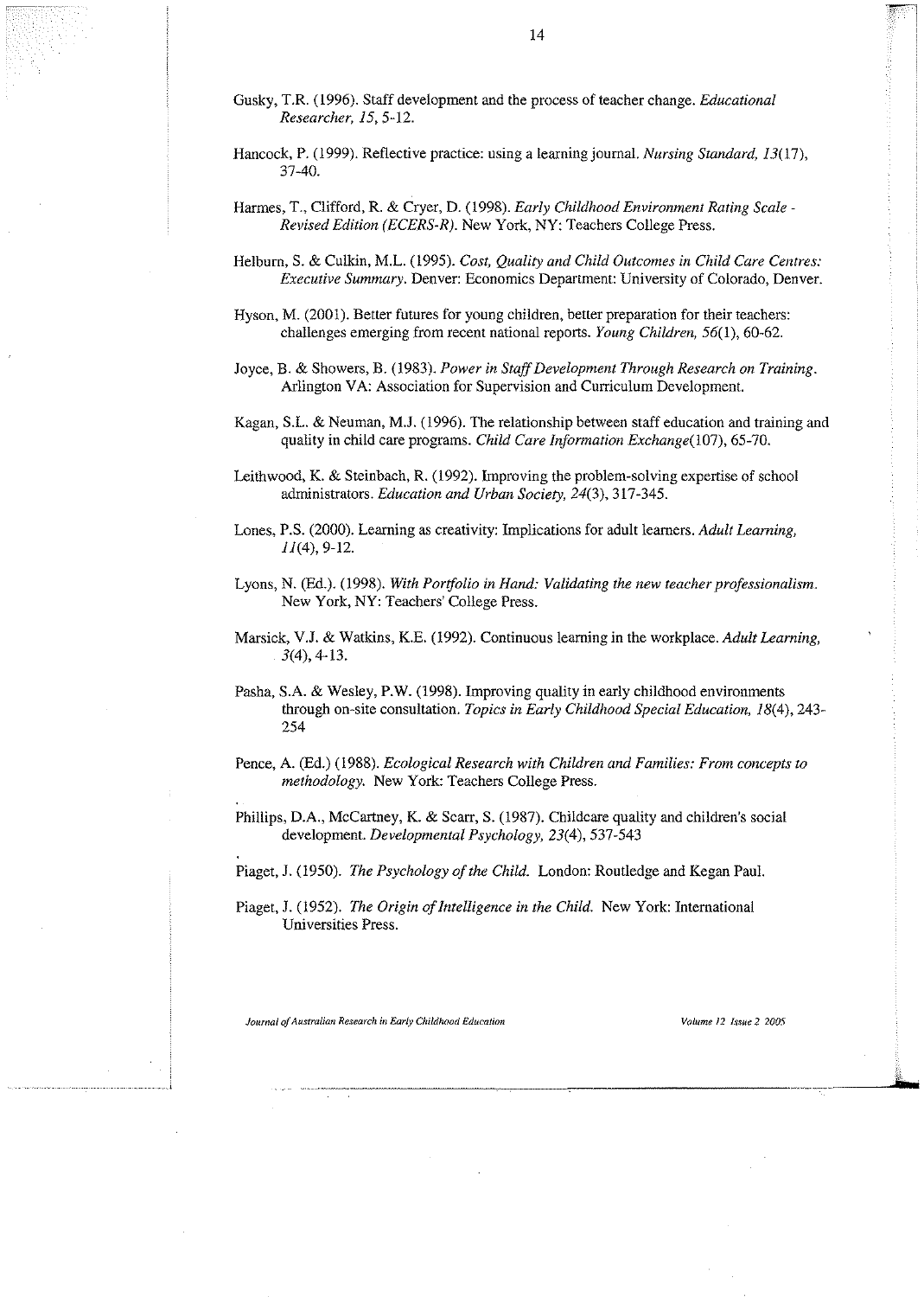- Raban, B., Waniganayake, M., Deans, L, Brown, R. & Reynolds, B. (2003a). Describing quality in practice: Developing a framework. *Journal ofAustralian Research in Early Childhood Education, 10(1),56-68.*
- Raban, B., Ure, C. & Waniganayake, M. (2003b). Multiple perspectives: acknowledging the virtue of complexity in measuring quality. *Early Years: International Journal of Research and Development,* 23(1), 67-77
- Rogoff, B. (2003). *The Cultural Nature of Human Development*. New York: Oxford University Press.
- Schulman, L. (1998). Teacher portfolios: a theoretical activity. In N. Lyons (Ed.), *With Portfolio in Hand: Validating the new teacher professionalism* (pp. 23-37). New York NY: Teachers' College Press.
- Sheridan, S. (2000). A comparison of external and self evaluations of quality in early childhood education. *Early Child Development and Care, 164, 63-78*
- Shreders, G. (1990). *Instituting stafftraining in a large child care centre through development ofa personalised orientation plan.Unpublished* manuscript.
- Skinner, B.F. (1957). *Verbal Behaviour.* New York: Appleton-Century-Crofts.
- Stange, KC., Piegorsh, KM. & Miller, W.L. (2003). Reflective practice. *Families, Systems and Health, 21(1),24-27.*
- Steffy, B.E. & Wolfe, M.P. (1997). *The Life Cycle of the Career Teacher: Maintaining excellence for a lifetime.* West Lafayette, Ind: Kappa Delta Phi International Honor Society in Education.
- Vygotsky, L.S. (1978). *Mind in Society: The development ofhigher mental processes.* Cambridge, MA: Harvard University Press.
- Williams, P.L. (1998). Using theories of professional knowledge to influence educational change. *Medical Teacher, 20* (I), 28-34.
- Winton, P.J. (1990). Asystematic approach for planning inservice training related to Public Law 99-457. *Infants and Young Children,* 3(1), 51-60.
- Wolf, K. (1991). The school teacher's portfolio: issues in design, implementation, and evaluation. *Phi Delta Kappa,* 73(2), 129-136.
- Wolf, K (1996). Developing and effective teaching portfolio. *Educational Leadership, 53(6),* 34-37.
- Zaslow, M. (1991). Variation in childcare quality and its implications for children. *Journal of Social Issues,* 47(2), 125-139.

*Journalof Australian Researchin EarlyChildhoodEducation Volume* **12** *Issue***2** *2005*